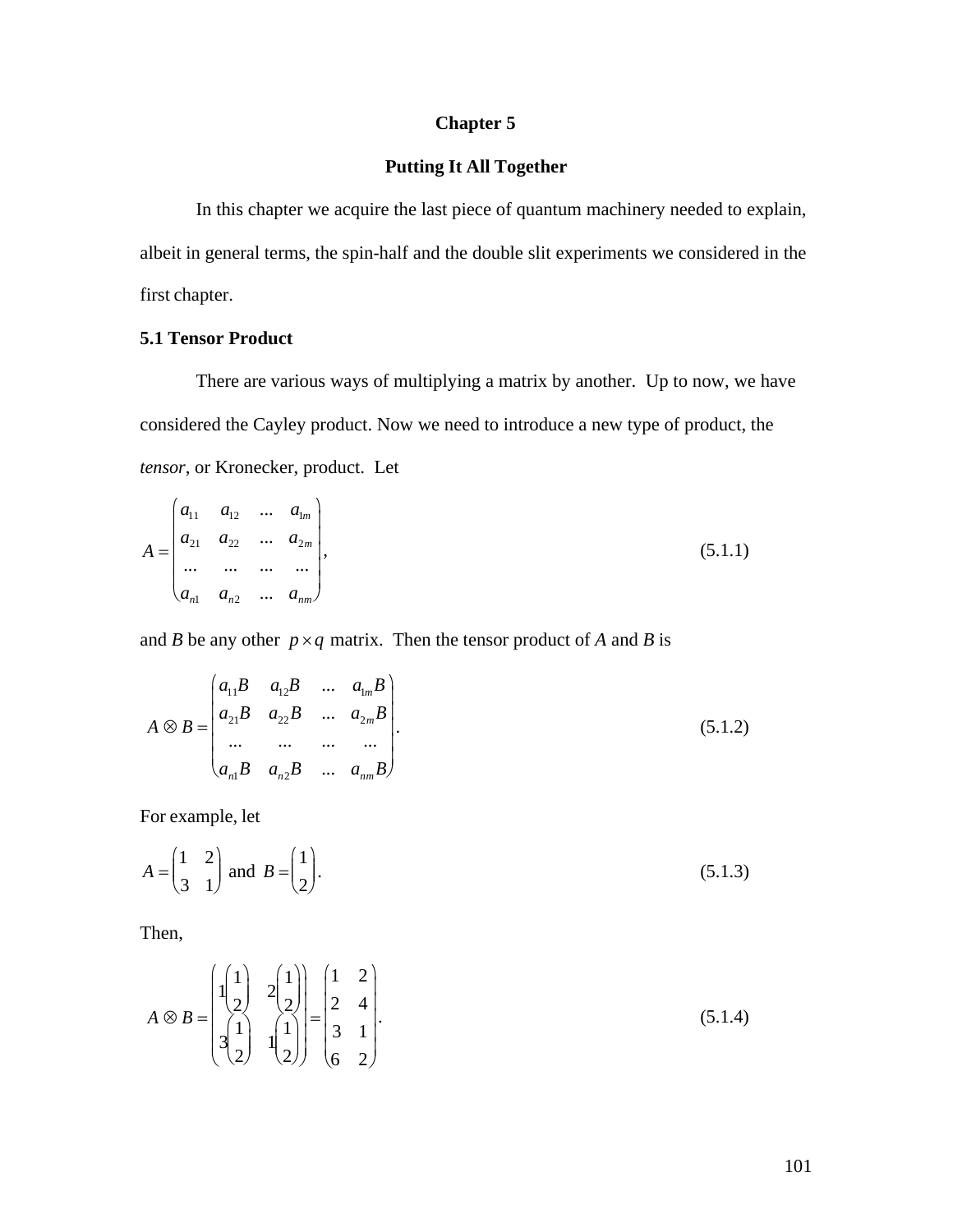If *A* and *B* have the same dimensions, then their tensor product is distributive with respect to matrix addition, that is,

$$
A \otimes (B + C) = (A \otimes B) + (A \otimes C),
$$
  
and  

$$
(B + C) \otimes A = (B \otimes A) + (C \otimes A).
$$
 (5.1.5)

Moreover,

$$
(A \otimes B)(C \otimes D) = AC \otimes BD. \tag{5.1.6}
$$

Since vectors and operators can be represented by matrices, they can be multiplied tensorially. Hence, given two vectors  $|A\rangle$  and  $|B\rangle$ , we can construct a new  $\overline{H}$ vector  $|A\rangle \otimes |B\rangle$ , at times symbolized by  $|AB\rangle$ . By extension, vector spaces can be vector space whose vector elements are the tensor products of the basis vectors multiplied tensorially as well. So, if V and W are vector spaces, then  $Z = V \otimes W$  is the  $v_1$ ,...,  $|v_n\rangle$  of *V* with the basis vectors  $|w_1\rangle$ ,...,  $|w_m\rangle$  of *W* and the linear combinations thereof. It turns out that  $\{v_1\} \otimes |w_1\rangle, |v_1\rangle \otimes |w_2\rangle, ..., |v_n\rangle \otimes |w_m\rangle\}$  is a basis for *W*.<sup>1</sup>

#### † **5.2 Systems of Many Particle and Particles of Many Properties**

Consider two particles 1 and 2. Particle 1 is described by  $|\Psi_1\rangle$  in state space  $H_1$  $\frac{1}{2}$ and particle 2 by  $|\Psi_2\rangle$  in state space  $H_2$ . To describe the composite system made up of 1  $H_2$  so that  $H = H_1 \otimes H_2$ . If  $\{ |e_1\rangle, ..., |e_n\rangle \}$  is a basis for  $H_1$ , and  $\{ |d_1\rangle, ..., |d_m\rangle \}$  a basis for and 2, we need to construct a new state space  $H$ , which is the tensor product of  $H_1$  and *H*<sub>2</sub>, then the set of vectors  $\{ |e_1\rangle \otimes |d_1\rangle, |e_1\rangle \otimes |d_2\rangle, ..., |e_n\rangle \otimes |d_m\rangle\}$  is a basis for *H*. Hence,

<sup>&</sup>lt;sup>1</sup> In other words, the collection of the tensor products of the basis vectors of the two spaces is a basis of the new space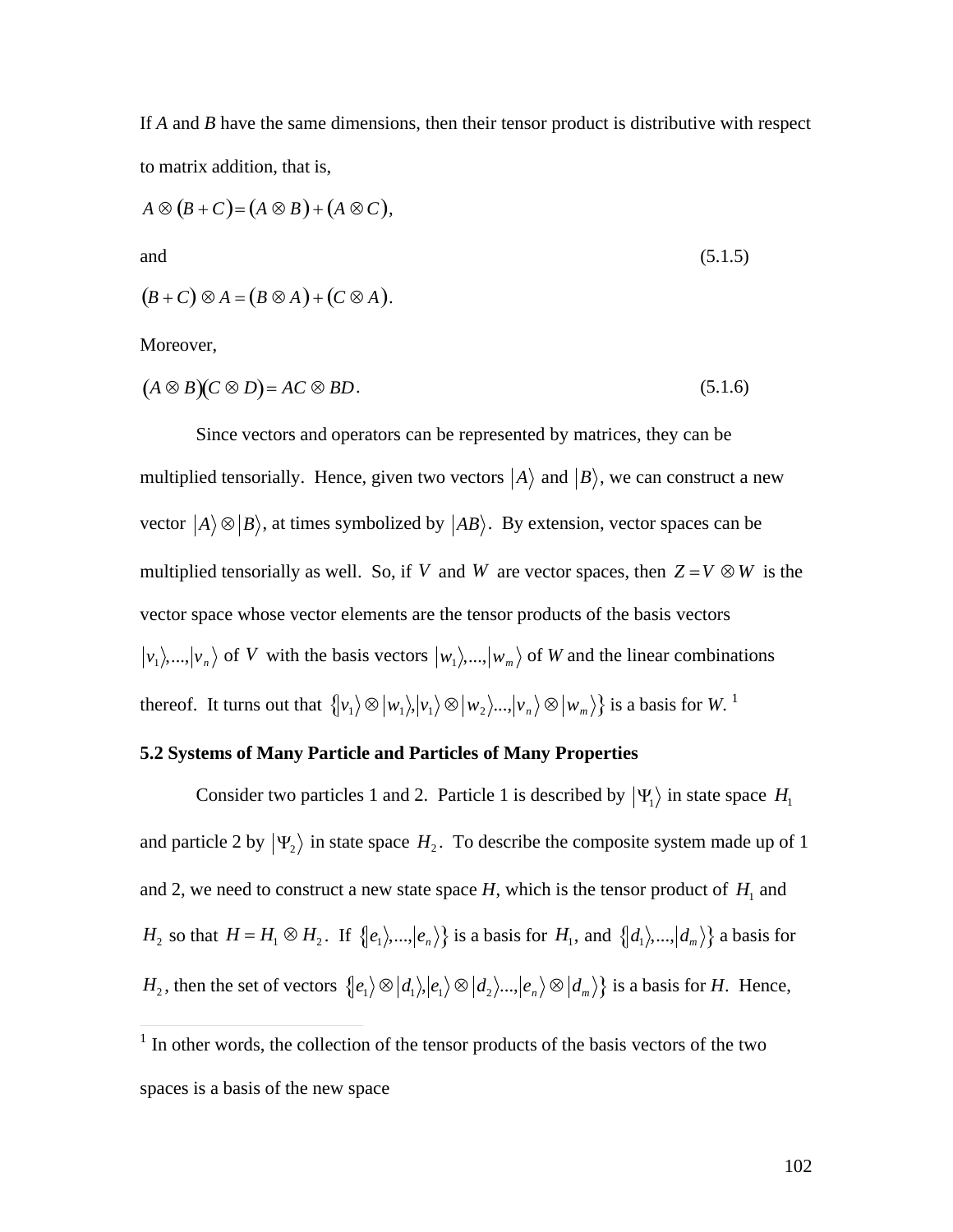any vector in *H* can be expressed as a linear combination of members of that basis. Clearly, the state space *H* has dimensions  $n \times m$ .

Suppose now that  $O_1$  is an observable for 1 represented in  $H_1$  by the operator  $\hat{O}_1$ , and  $O_2$  an observable for 2 represented in  $H_2$  by the operator  $\hat{O}_2$ . Then, in state space  $H$ ,  $O_1$  is represented by  $\hat{O}_1 \otimes I_2$ , the extension of  $\hat{O}_1$ , where *I* is the identity operator in  $H_2$ ; similarly,  $O_2$  is represented by  $I_1 \otimes \hat{O}_2$ , the extension of  $\hat{O}_2$ , where *I* is the identity operator in  $H_1$ . Note that since  $\hat{O}_1$  and  $\hat{O}_2$  belong to different state spaces, they commute. It turns out that  $\hat{O}_1 \otimes I_2$  and  $I_1 \otimes \hat{O}_2$  are Hermitian and commute as well. In addition, extending an operator does *not* change its spectrum:  $\hat{O}_1$  and  $\hat{O}_1 \otimes I_2$  have the same eigenvalues, and so do  $\hat{O}_2$  and  $I_1 \otimes \hat{O}_2$ .<sup>2</sup> It is customary, if slightly confusing, to represent an operator and its extension with the same symbol, so that, for example,  $\lq \hat{O}_i$ <sup>\*</sup> stands for either  $\hat{O}_1 \otimes I_2$  or  $\hat{O}_1$ .

To fix our ideas, let us look at a system of two spin-half particles. Let  $\left(S^{1}\right)^{2}$ and  $S^1_z$  be the square of the spin magnitude and the spin *z*-component of particle (1) in state space  $H_1$ . As we know, their operators commute, and the eigenvectors  $\begin{pmatrix} 1 \\ z \end{pmatrix}$  and  $\begin{pmatrix} 1 \\ z \end{pmatrix}$ 

 $\overline{a}$ 

 $\mathbf{r}$  $\dot{a}$ <sup>2</sup> It is also worth noting that given that in state space  $H_1$  the generic eigenvalue equation for  $\hat{O}_1$  is  $\hat{O}_1|\psi_n\rangle = \alpha_n|\psi_n\rangle$  and that for  $\hat{O}_2$  in  $H_2$  is  $\hat{O}_2|\chi_m\rangle = \beta_m|\chi_m\rangle$ , the generic  $\langle \hat{O}_1 + \hat{O}_2 \rangle$  in *H* is  $\langle \hat{O}_1 + \hat{O}_2 \rangle \psi_n \rangle \otimes |\chi_m \rangle = (\alpha_n + \beta_m) |\psi_n \rangle \otimes |\chi_m \rangle$ . In other words, the eigenvalues of the sum of the operators are the sum of the eigenvalues of the operators.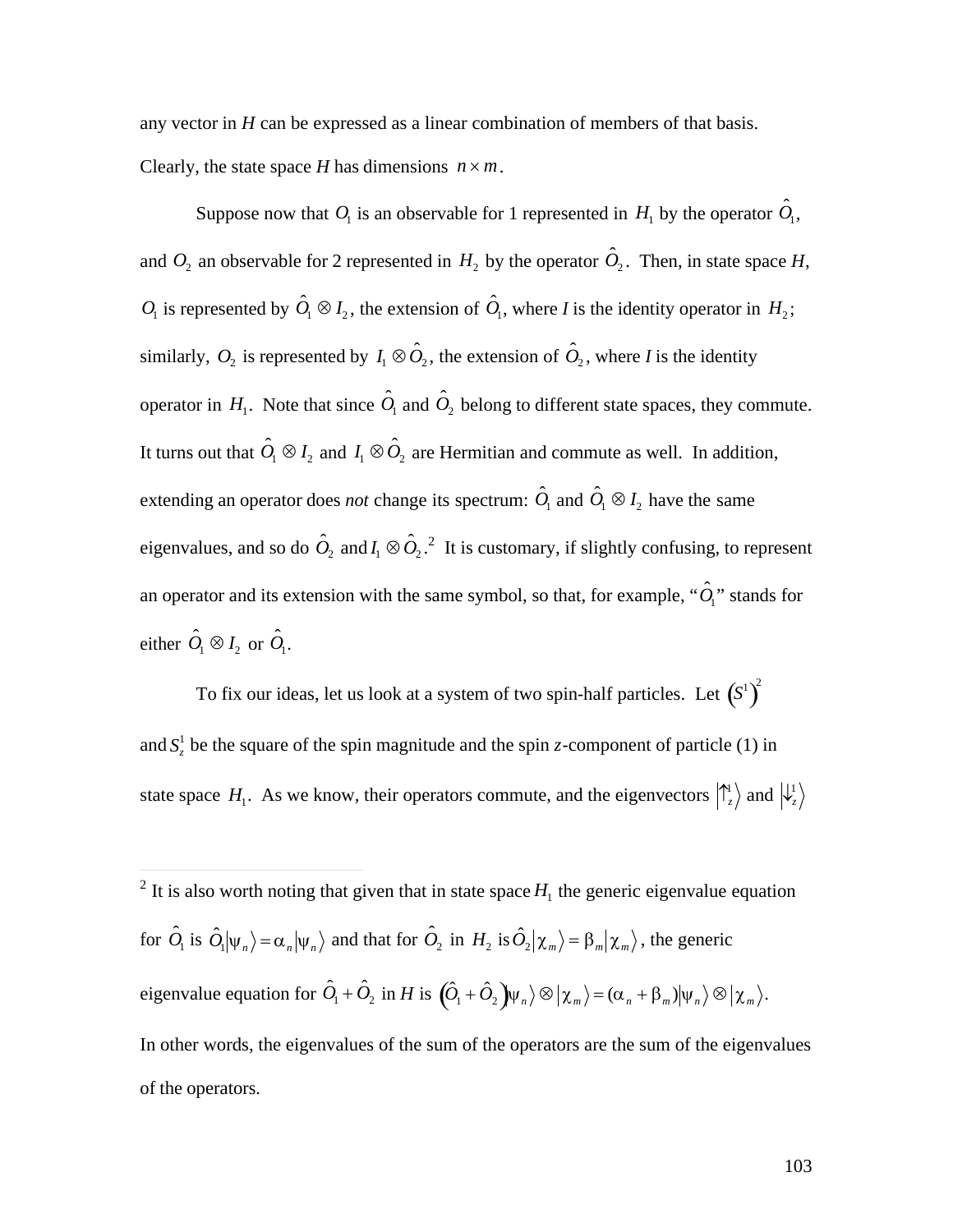can be used as a basis in  $H_1$ . Similarly, let  $(S^2)^2$  and  $S^2$  be the square of the spin  $\ket{+2}$ magnitude and the spin *z*-component of particle (2) in state space  $H_2$ . As before, these operators commute, and the eigenvectors  $\binom{2}{z}$  and  $\binom{2}{z}$  can be used as a basis in  $H_2$ . The state space of the system is  $H = H_1 \otimes H_2$ , and its basis is composed by four vectors:

$$
|\uparrow_z^1\rangle \otimes |\uparrow_z^2\rangle, \text{ abbreviated as } |\uparrow_z^1\uparrow_z^2\rangle, \tag{5.2.1}
$$

$$
\left| \uparrow_z^1 \right> \otimes \left| \downarrow_z^2 \right>, \text{ abbreviated as } \left| \uparrow_z^1 \downarrow_z^2 \right>, \tag{5.2.2}
$$

$$
\left|\downarrow_{z}^{1}\right\rangle \otimes \left|\uparrow_{z}^{2}\right\rangle, \text{ abbreviated as } \left|\downarrow_{z}^{1}\uparrow_{z}^{2}\right\rangle, \tag{5.2.3}
$$

$$
\left|\downarrow_{z}^{1}\right\rangle \otimes \left|\downarrow_{z}^{2}\right\rangle, abbreviated as \left|\downarrow_{z}^{1}\downarrow_{z}^{2}\right\rangle, \tag{5.2.4}
$$

so that every state vector of the system can be expressed in the general form

$$
\left|\Psi\right\rangle = c_1 \left|\tilde{\Gamma}_z^{\dagger} \tilde{\Gamma}_z^2\right\rangle + c_2 \left|\tilde{\Gamma}_z^{\dagger} \tilde{\Gamma}_z^2\right\rangle + c_3 \left|\tilde{\Gamma}_z^{\dagger} \tilde{\Gamma}_z^2\right\rangle + c_4 \left|\tilde{\Gamma}_z^{\dagger} \tilde{\Gamma}_z^2\right\rangle. \tag{5.2.5}
$$

Since  $S<sup>1</sup>$  and  $S<sup>2</sup>$  belong to different state spaces, they commute, and therefore their † † extensions to  $H = H_1 \otimes H_2$  commute as well. By the same token, every component of  $S^1$ (that is,  $S_z^1$ , and so on) commutes with every component of  $S^2$ , and the same is true of their extensions.<sup>3</sup> We are now in a position to determine some measurement results, and so let us look at some examples.

# † EXAMPLE 5.2.1

By simple inspection of  $|\Psi\rangle$  in (5.2.5), we can see that if we simultaneously measure  $S_z^1$  and  $S_z^2$  we shall get  $S_z^1 = \hbar/2$  and  $S_z^2 = \hbar/2$  with probability  $|c_1|^2$ ,  $S_z^1 = \hbar/2$ and  $S_z^2 = -\hbar/2$  with probability  $|c_2|^2$ , and so on.

 $\frac{1}{3}$  Of course, as before, the spin of a particle is incompatible with its components, and the  $\sim$ † components themselves are incompatible with each other.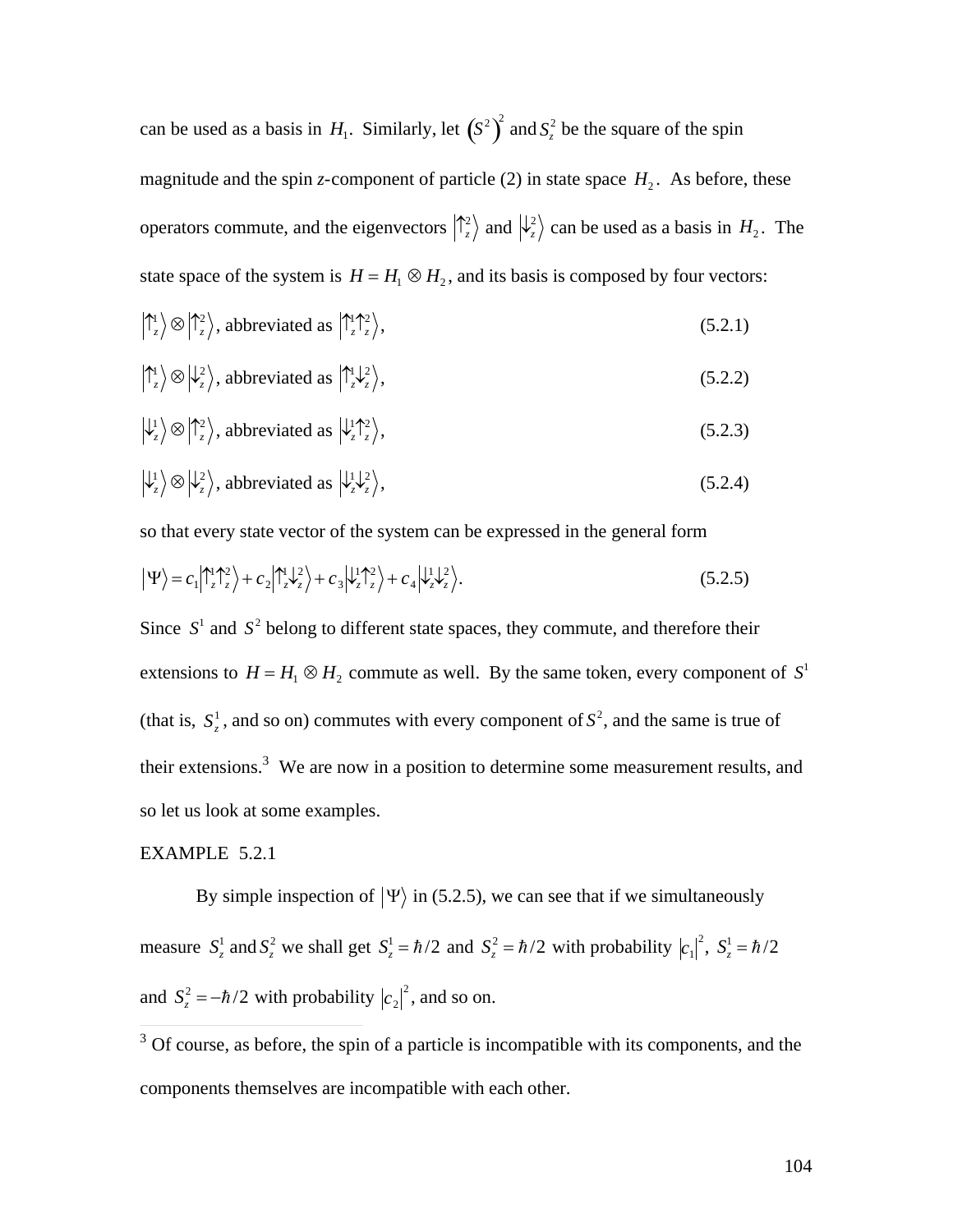#### EXAMPLE 5.2.2

Now, let us simultaneously measure  $S_x^1$  and  $S_z^2$ . What is the probability that we obtain  $\hbar/2$  in both cases? The eigenvector in  $H_1$  corresponding to  $\hbar/2$  for  $S_x^1$  is  $\left|\int_x^1\right\rangle$ ; that in  $H_2$  corresponding to  $\hbar/2$  for  $S_z^2$  is  $\left|\frac{\hbar^2}{\hbar}\right\rangle$ . Hence, the eigenvector in H corresponding to  $\hbar/2$  for both  $S_x^1$  and  $S_z^2$  is  $|\hat{\Gamma}_x\rangle \otimes |\hat{\Gamma}_z^2\rangle$ , the tensor product of  $|\hat{\Gamma}_x\rangle$  and  $|\hat{\Gamma}_z^2\rangle$ . Now,

$$
\left|\uparrow_{x}^{1}\right\rangle = \frac{1}{\sqrt{2}}\left[\uparrow_{z}^{1}\right\rangle + \left|\downarrow_{z}^{1}\right\rangle, \tag{5.2.6}
$$

and therefore

$$
\left|\uparrow_{x}^{1}\right\rangle \otimes \left|\uparrow_{z}^{2}\right\rangle = \frac{1}{\sqrt{2}}\left[\left|\uparrow_{z}\right\rangle + \left|\downarrow_{z}^{1}\right\rangle\right] \otimes \left|\uparrow_{z}^{2}\right\rangle. \tag{5.2.7}
$$

Distributing, we obtain

$$
\left|\uparrow_{x}^{1}\right\rangle \otimes \left|\uparrow_{z}^{2}\right\rangle = \frac{1}{\sqrt{2}}\left[\left|\uparrow_{z}\right\rangle \otimes \left|\uparrow_{z}^{2}\right\rangle + \left|\downarrow_{z}\right\rangle \otimes \left|\uparrow_{z}^{2}\right\rangle\right].
$$
\n(5.2.8)

Remembering that  $|c_n|^2 = |\langle \psi_n | \Psi \rangle|^2$ , we have

$$
\Pr\bigg(S_x^1 = S_z^2 = \frac{\hbar}{2}\bigg) = \frac{1}{2} \Big| \Big\langle \Big(\!\!\left(\bigwedge_{z=1}^{1} \bigwedge_{z=2}^{2} \big| + \Big\langle \bigvee_{z=2}^{1} \bigwedge_{z=2}^{2} \big| \Big\rangle \Big|\Psi\Big\rangle \Big|^2. \tag{5.2.9}
$$

Distributing, we get

$$
\Pr\left(S_x^1 = S_z^2 = \frac{\hbar}{2}\right) = \frac{1}{2} \left[ \left\langle \uparrow_z^1 \uparrow_z^2 \middle| \Psi \right\rangle \right] + \left| \left\langle \downarrow_z^1 \uparrow_z^2 \middle| \Psi \right\rangle \right| \right]^2 = \frac{\left| c_1 + c_3 \right|^2}{2}.
$$
\n(5.2.10)

The collapse postulate can be easily extended to many particle systems. To fix our ideas, let us consider the state vector given by (5.2.5). Suppose we measure  $S_z^1$  and obtain  $\hbar/2$ . To determine the state vector onto which  $|\Psi\rangle$  collapses, we throw out all the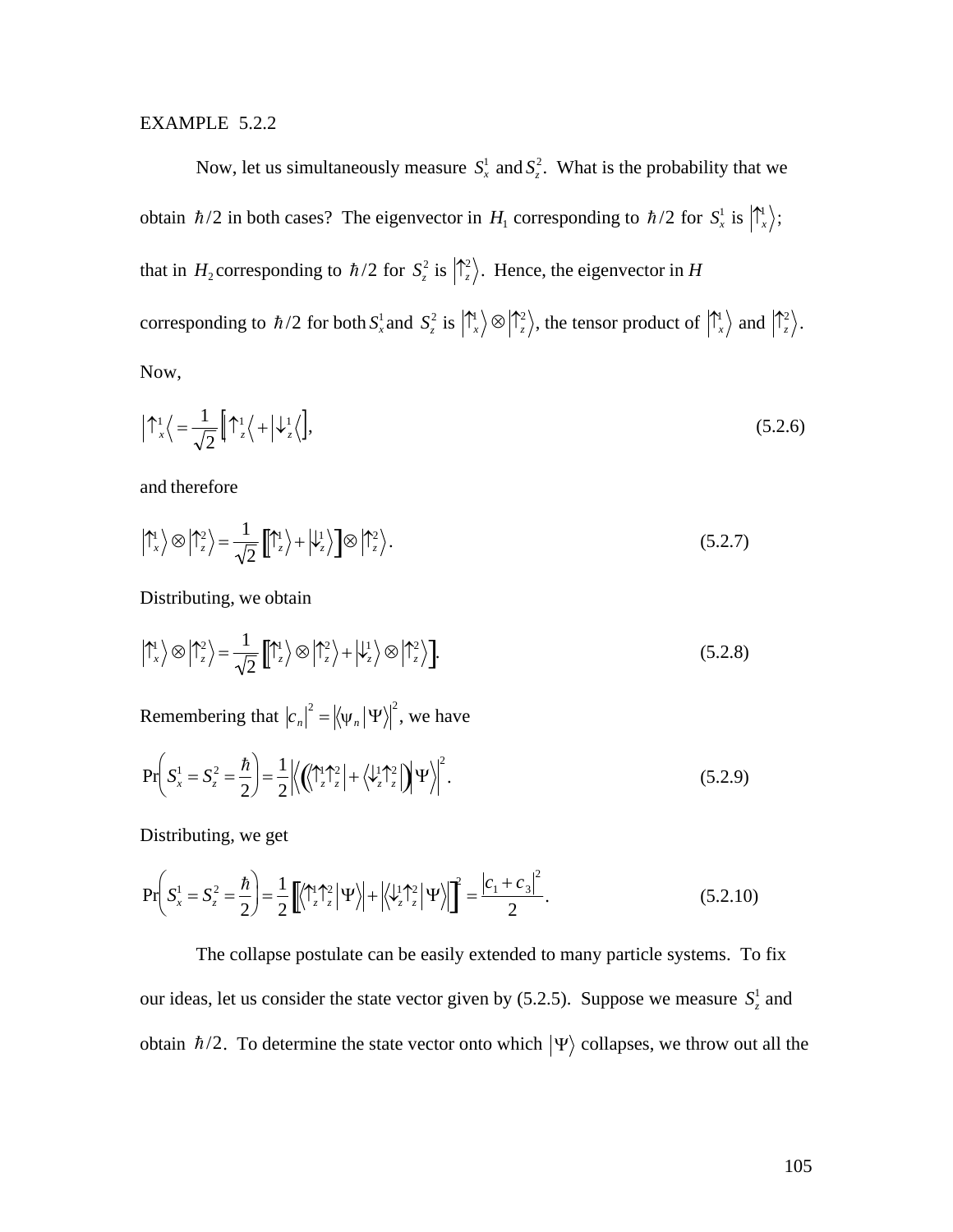terms not containing  $S^1_z$ 's eigenvectors for  $\hbar/2$ , and then we normalize the resulting  $|\Psi'\rangle = \alpha |\uparrow_z^1 \uparrow_z^2\rangle + \beta |\uparrow_z^1 \downarrow_z^2\rangle,$ vector. This is the vector onto which  $|\Psi\rangle$  collapses. So, in our example we obtain  $(5.2.11)$ 

which we suppose normalized.

What was said about many particle systems applies also to single particles with more than one degree of freedom.If *n* independent physical properties are needed fully to describe the state of a system S, then S has *n* degrees of freedom. For example, a particle moving along the *x*-axis has one degree of freedom; one moving on a twodimensional surface has two; an electron orbiting the nucleus has five: one for each dimension of space, one for orbital angular momentum, and one for spin. Since the properties required to describe S are independent, they are represented in different vector spaces, and therefore commute. Their treatment is analogous to that of multiple particle systems. One constructs the tensor product of the vector spaces, the operator extensions, and so on.

#### **5.3 Accounting for the Spin-half and the Double-Slit Examples**

We can now use quantum mechanics to account for the bizarre results of the spinhalf and the double-slit experiments discussed in chapter one. Let us start with the spinhalf example. An electron emerges from the SGX device in a state of superposition

$$
\frac{1}{\sqrt{2}} \left( \int_{-\infty}^{\infty} \langle \mathbf{A} \rangle + \langle \mathbf{L} \rangle \otimes | \mathbf{B} \rangle \right).
$$
 (5.3.1)

Any position or  $S<sub>x</sub>$  measurement will cause the state vector to collapse either on detector on path A, for example, there is a 50% chance of detecting an electron, in which  $\langle \hat{\Gamma}_x \rangle \otimes |A\rangle$  or on  $|\psi_x\rangle \otimes |B\rangle$ , each with probability 1/2. Hence, if we place a position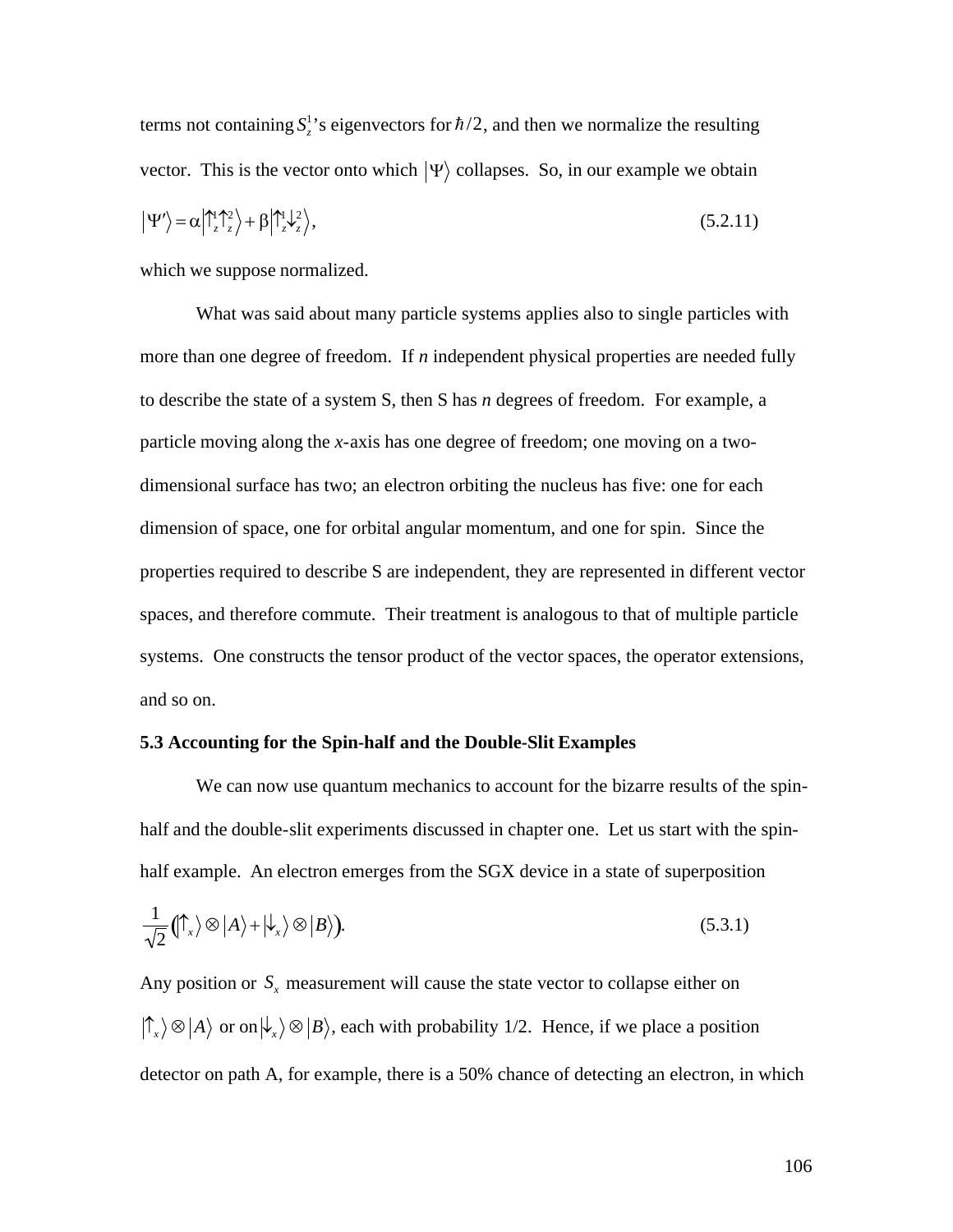case the electron is now in state  $|\uparrow_x\rangle \otimes |A\rangle$ , and a 50% chance of not detecting the electron, in which case the electron is now in state  $\ket{\downarrow_x} \otimes \ket{B}$ . Similarly, if we measure  $S_x$  on an electron moving along paths A or B, we shall get  $\frac{\hbar}{2}$  50% of we perform no measurement, since  $|\uparrow_x\rangle \otimes |A\rangle$  would evolve into  $|\uparrow_x\rangle \otimes |C\rangle$  and  $|\downarrow_x\rangle \otimes |B\rangle$ 2 50% of the times and  $-\frac{\hbar}{2}$ 2 50% of the times. Upon either measurement, the state vector collapses. By contrast, if  $\mathbf{r}^{\text{th}}$ into  $\ket{\downarrow_x} \otimes \ket{C}$ , the linearity of the evolution operator (equation (4.6.2)) tells us that the state vector will eventually evolve into

$$
\frac{1}{\sqrt{2}}(\!\!\uparrow_x\rangle\otimes|\!C\rangle+\big|\downarrow_x\rangle\otimes|\!C\rangle)=\big|\uparrow_z\rangle\otimes|\!C\rangle,\tag{5.3.2}
$$

and therefore, upon measuring  $S_z$ , we shall get  $\frac{\hbar}{2}$  all the time 2 all the times.

aside, let us represent with  $|\Psi_A\rangle$  the state of an electron going through slit A and with The (simplified) account of the double-slit experiment is analogous. Leaving spin the state vector of the electron is  $|\Psi_A\rangle$ . As  $|\Psi_A\rangle$  is a wave function, the position  $\Psi_B$  that of an electron going through slit B. Suppose now that slit B is closed, so that probability density is given by  $|\Psi_A|^2$  and its plot by curve (a) in chapter 1, figure 2, which situation with  $|\Psi_B|^2$  represented by curve (b) in chapter 1, figure 2. explains the distribution of hits on the screen. If we close slit A, we obtain an analogous

If both slits are open, the state of the electron at the slits is

$$
|\Psi\rangle = c_1 |\Psi_A\rangle + c_2 |\Psi_B\rangle, \tag{5.3.3}
$$

a superposition of the two vectors. If no observation is made, the electron arrives at the screen still in a state of superposition, and the probability density is

$$
|c_1\Psi_A + c_2\Psi_B|^2, \tag{5.3.4}
$$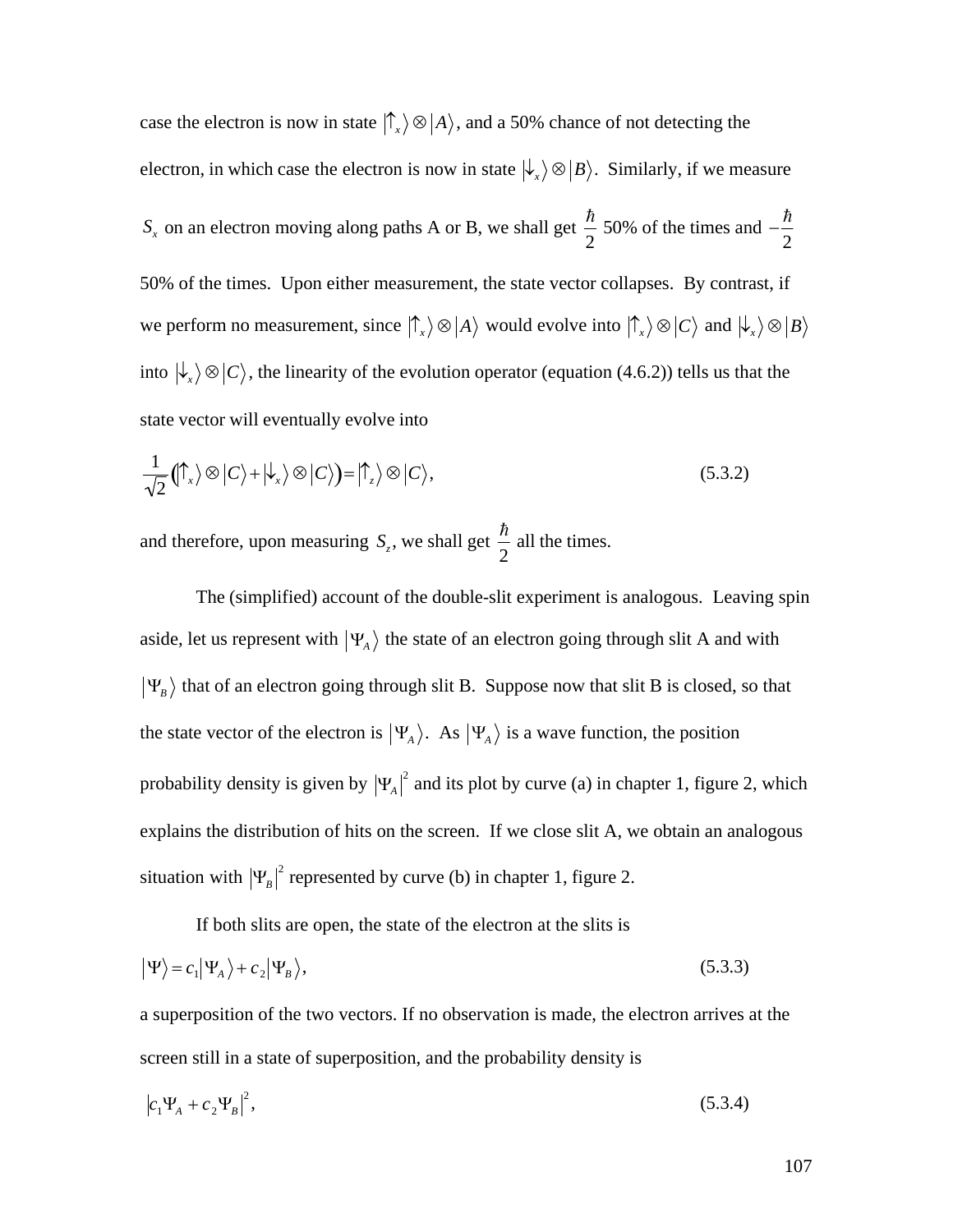represented by curve (c) in chapter 1, figure 2. If a position observation is carried out at either slit, the state vector collapses onto  $|\Psi_A\rangle$  with probability  $|c_1|^2$  or onto  $|\Psi_B\rangle$  with probability  $|c_2|^2$ , and the probability density is

$$
|\Psi_A|^2 + |\Psi_B|^2, \tag{5.3.5}
$$

represented by curve (c) in chapter 1, figure 1. Crucially, (5.3.4) and (5.3.5) are different in that the former involves interference while the latter does not. <sup>4</sup>

#### **5.4 The Orthodox Interpretation**

 $\overline{a}$ 

Up to now we have considered quantum mechanics as an algorithm (a piece of mathematical machinery) that allowed us to predict the statistical frequencies of the returns of measurements performed on ensembles or the probabilities of the returns of measurements performed on individual systems. One might be happy to leave it at that, as indeed many physicists are. The machinery works wonderfully not only at the atomic but also at the nuclear level. However, many of the physicists who contributed directly or indirectly to its birth were prepared to go further, and by the 1930's, on the aftermath of Dirac's, *The Principles of Quantum Mechanics* and von Neumann's *Mathematical Foundations of Quantum Mechanics*, a broad interpretive agreement seems to have formed around a set of principles constituting what is customarily called "the orthodox" or "the standard" interpretation. Many aspects of the tenets of the orthodox interpretation

<sup>&</sup>lt;sup>4</sup> In the example, the plots are correct if we assume that  $c_1 = c_2 = \sqrt{1/2}$ . If the values are distribution pattern of electron hits on the screen changes. different (for example, if the electron gun is not equidistant from the two slits), the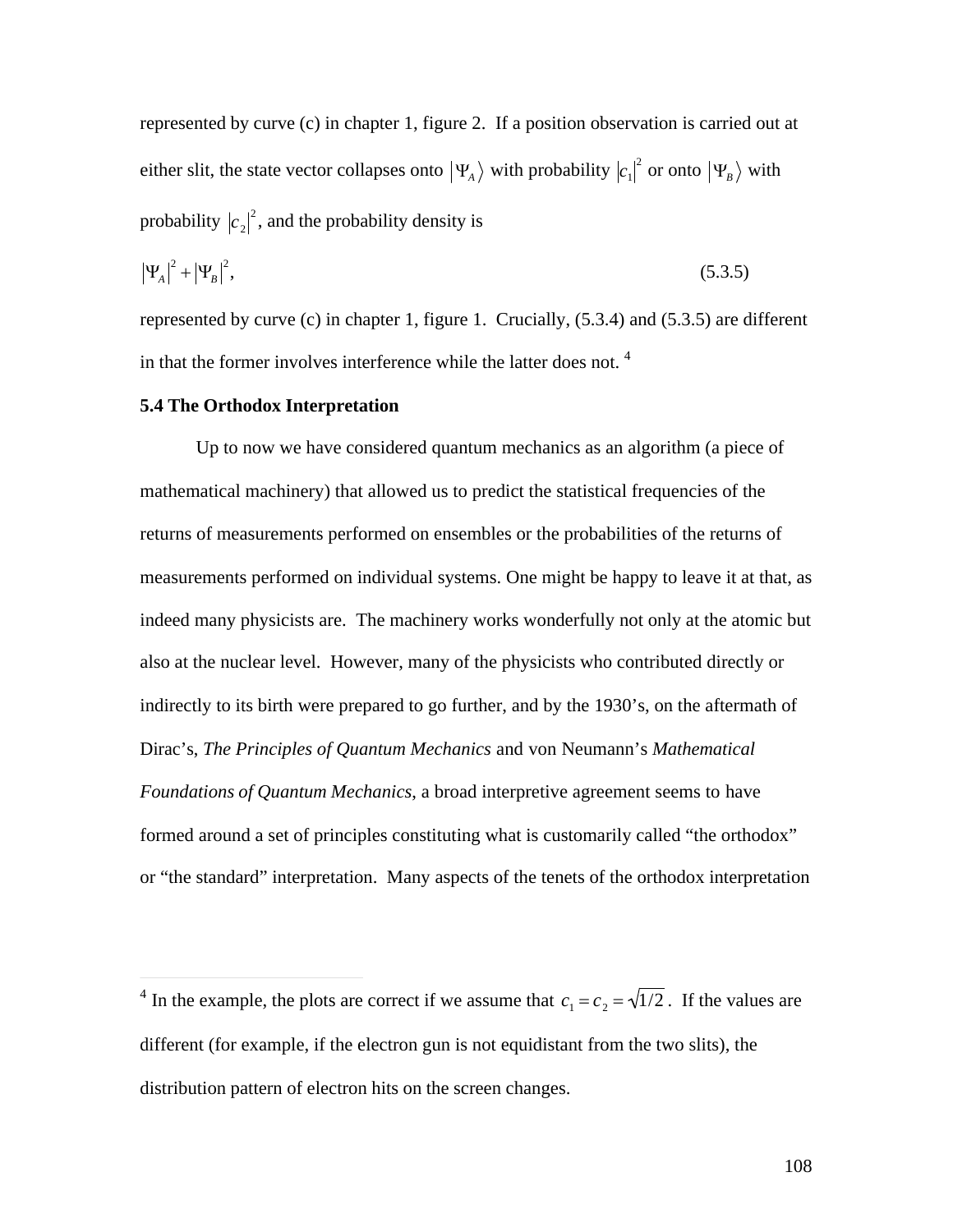have already been introduced (somewhat surreptitiously) in this and previous chapters. They are as follows:

- 1 The quantum state of a system is *completely* represented by its state vector in Hilbert space; there is nothing in the quantum state that is not expressed in the state vector. In this respect, quantum mechanics is complete (*State Completeness Principle*).
- 2 Every observable is represented by its Hermitian operator in Hilbert space.
- 3 The physical information contained in the state vector is given by Born's statistical interpretation.
- 4 A system's observable has a certain value if and only if the system is in the corresponding eigenstate, that is, is represented by the corresponding eigenvector. This is the *eigenstate-eignevalue link*, (EE).<sup>5</sup>
- 5 In the absence of measurement, the (linear) temporal evolution of a quantum system is governed by TDSE.
- 6 Upon measurement, the system jumps non-linearly and instantaneously to an eigenstate of the measured observable (*Collapse, or Projection, Principle*).

The orthodox interpretation is appealing because its principles not only fit the mathematical machinery but are also correlated. For example, (1)-(3) warrant (4), and (4) plus the fact that quickly repeated measurements do return the same value provides good

 $\overline{a}$ 

 $<sup>5</sup>$  Principle (4) is at times modified as saying that upon measurement a system's</sup> observable returns a certain value if and only if the system is in the corresponding eigenstate. This provides a more restrictive interpretation because now quantum mechanics is only about measurement returns. However, if we assume that measurement returns give a faithful quantitative representation of the observable, we obtain (4) again.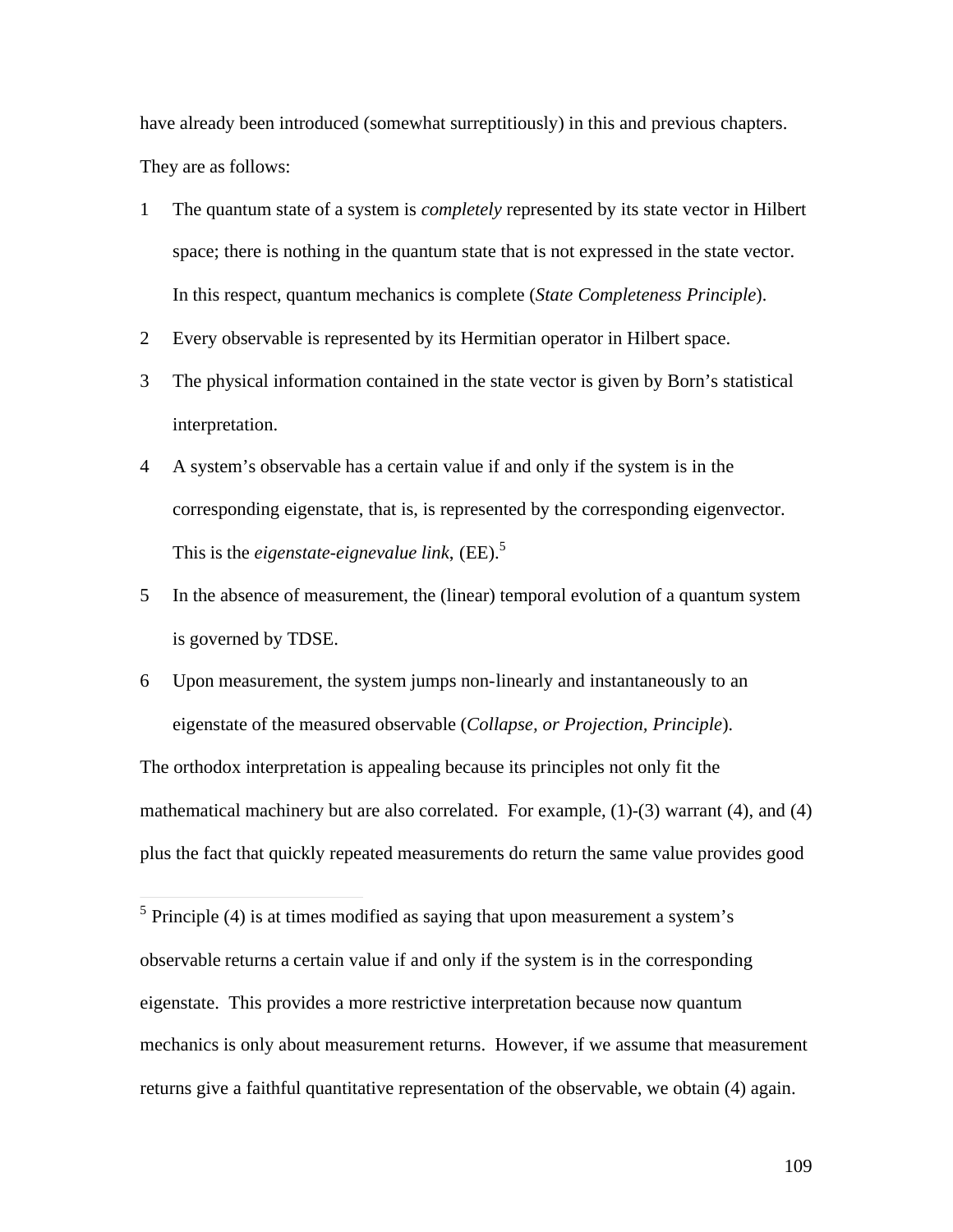evidence for (6). Indeed, as the orthodox interpretation can be found, often implicitly, in standard quantum mechanical texts, it has become part and parcel of the quantum mechanics one typically learns. For this reason, often we shall refer to the quantum mathematical machinery plus the orthodox interpretation as "standard quantum mechanics."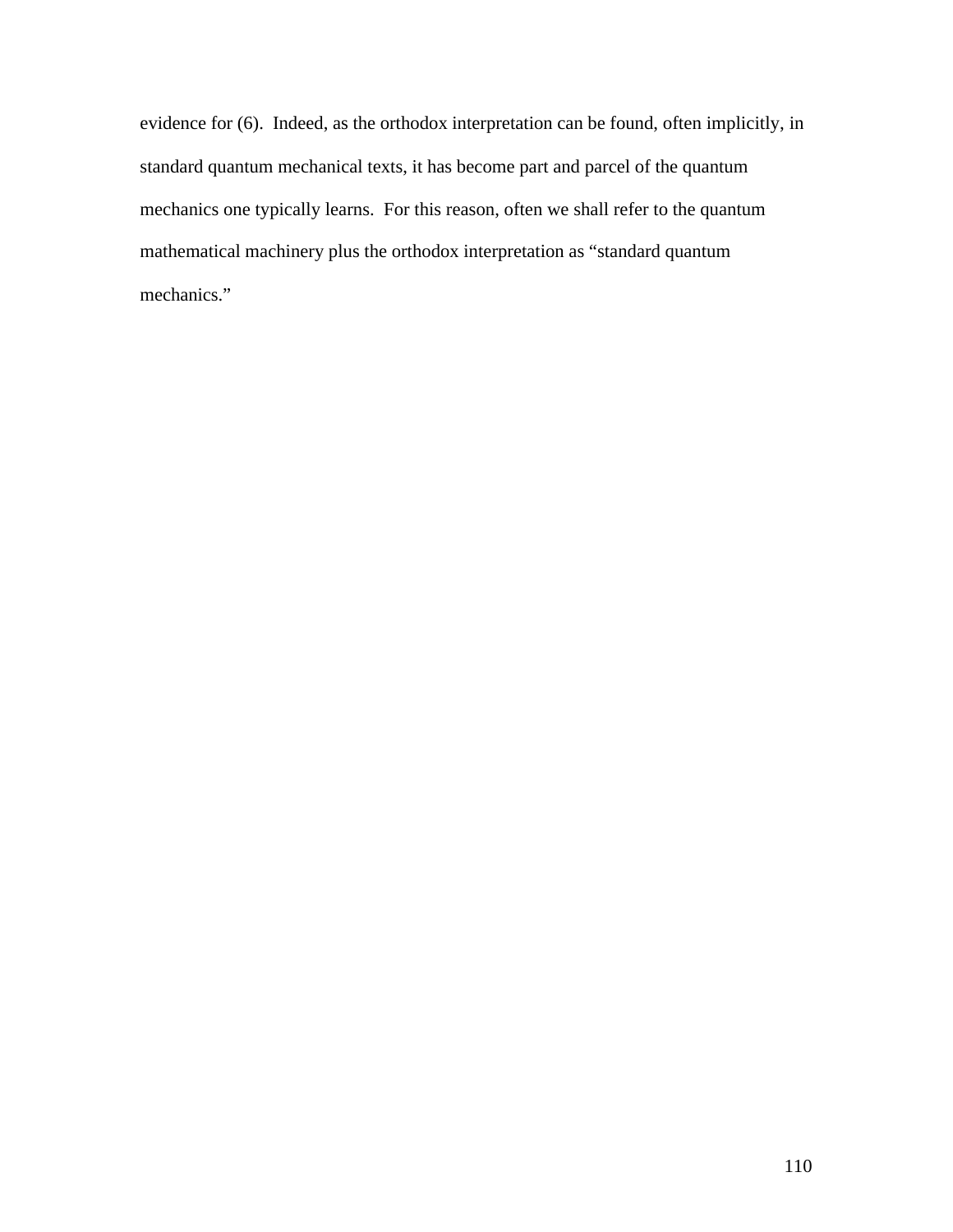## **Exercises**

## **Exercise 5.1**

What is the probability of obtaining  $-\hbar/2$  if we measure just  $S_x^2$  on (5.2.5)? [Hint: When there are *n* eigenvectors corresponding to the same eigenvalue, the system is *n*-fold Notice that there are two eigenvectors in *H* for  $S_x^2$  corresponding to the eigenvalue  $-\hbar/2$ . degenerate. So, the system is two-fold degenerate with respect to  $S_x^2 = -\hbar/2$ . Then, keep in mind that the overall probability that  $S_x^2 = -\hbar/2$  is the sum of the probabilities of all the different ways in which  $S_x^2 = -\hbar/2$ .]